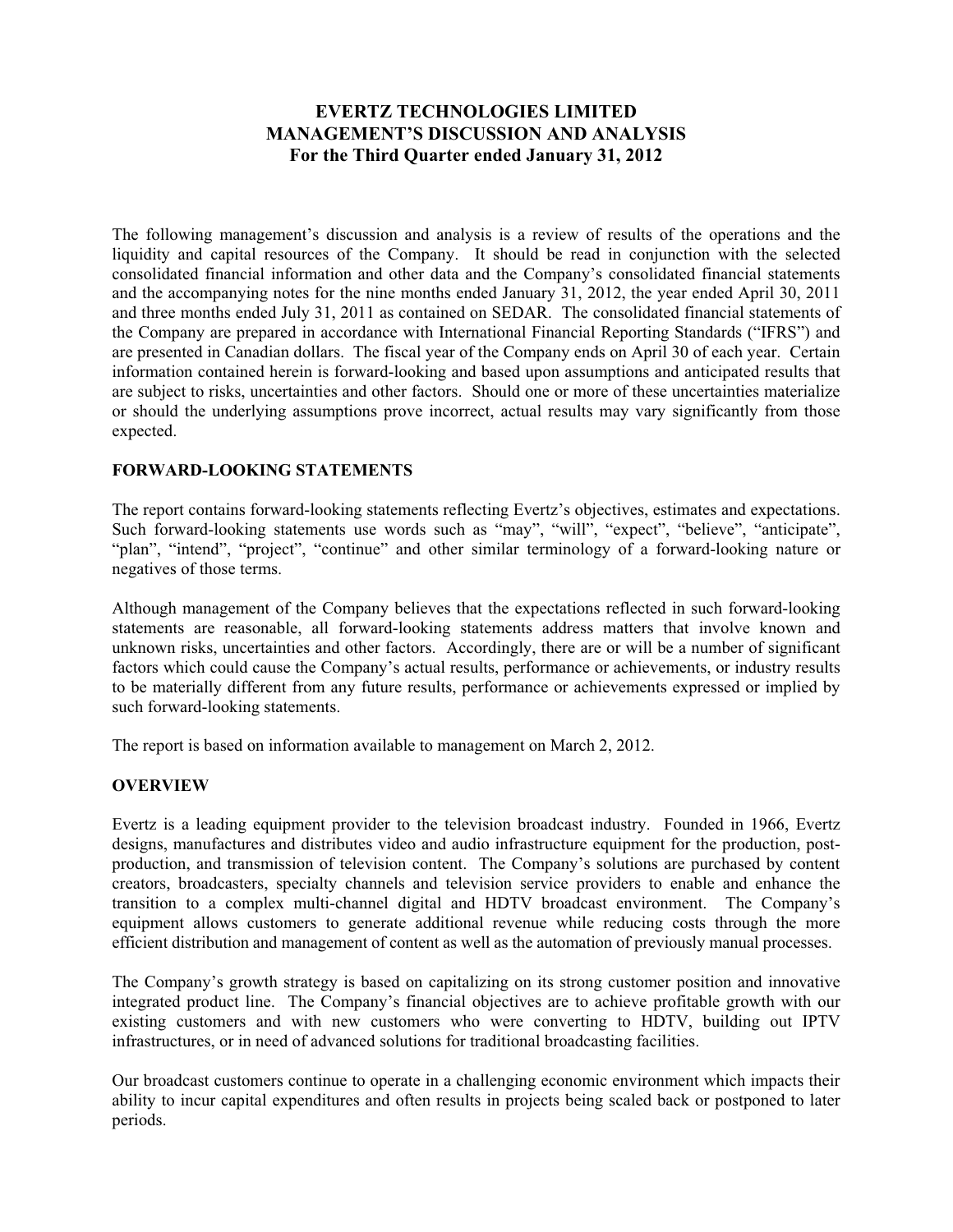While it does appear that industry conditions are showing some improvement. In certain geographical areas it is unclear what the time frame will be for our customers to convert this to equipment purchases.

#### **INTERNATIONAL FINANCIAL REPORTING STANDARDS**

The Canadian Accounting Standards Board requires Canadian publicly accountable enterprises to adopt IFRS in 2011 to replace Canadian Generally Accepted Accounting Principles ("GAAP"). Accordingly, the interim financial statements have been prepared in accordance with IFRS, with a transition date of May 1, 2010 to allow for comparative financial information. Financial information disclosed in this MD&A for periods ending prior to May 1, 2010 has not been restated.

The Company's IFRS conversion plan was comprehensive and addressed matters including staff training, changes in accounting policies, restatement of comparative periods, internal controls and procedures, disclosure controls, and business activities in general. The changeover to IFRS did not result in a material impact to the Company's business functions and activities including internal controls and procedures.

Although IFRS employs a conceptual framework that is similar to Canadian GAAP, there are differences in recognition, measurement and disclosure. The "First Time Adoption of IFRS" section of this MD&A provides a summary of the transitional exemptions and elections taken by the Company, as well as relevant differences in accounting policies between Canadian GAAP and IFRS.

The note also provides reconciliations of assets, liabilities, shareholders' equity and net earnings for specified periods previously prepared under Canadian GAAP to that under IFRS. The information provided in this MD&A and in the interim financial statements with respect to the transition to IFRS reflects current views, assumptions and expectations. Circumstances may arise such as changes in IFRS standards or interpretation of existing IFRS standards before the consolidated financial statements as at April 30, 2012 are prepared. Consequently, final accounting policy decisions for all standards and exemptions in effect at the date of transition will be made during the preparation of the consolidated financial statements as at April 30, 2012.

### **SIGNIFICANT ACCOUNTING POLICIES**

New accounting policies which were not previously applicable in prior periods:

#### *Non-current assets held for sale*

Non-current assets that are expected to be recovered primarily through sale rather than through continuing use, are classified as held for sale. Immediately before classification as held for sale, the assets are remeasured in accordance with the Company's accounting policies. The assets are measured at the lower of their carrying amount and fair value less cost to sell. Impairment losses on initial classification as held for sale and subsequent gains or losses on remeasurement are recognized in profit or loss. Gains are not recognized in excess of any cumulative impairment loss.

#### **New and Revised IFRSs Issued but Not Yet Effective**

Following is a listing of amendments, revisions and new International Financial Reporting Standards (IFRSs) issued but not effective until annual periods beginning after May 1, 2012. Unless otherwise indicated, earlier application is permitted.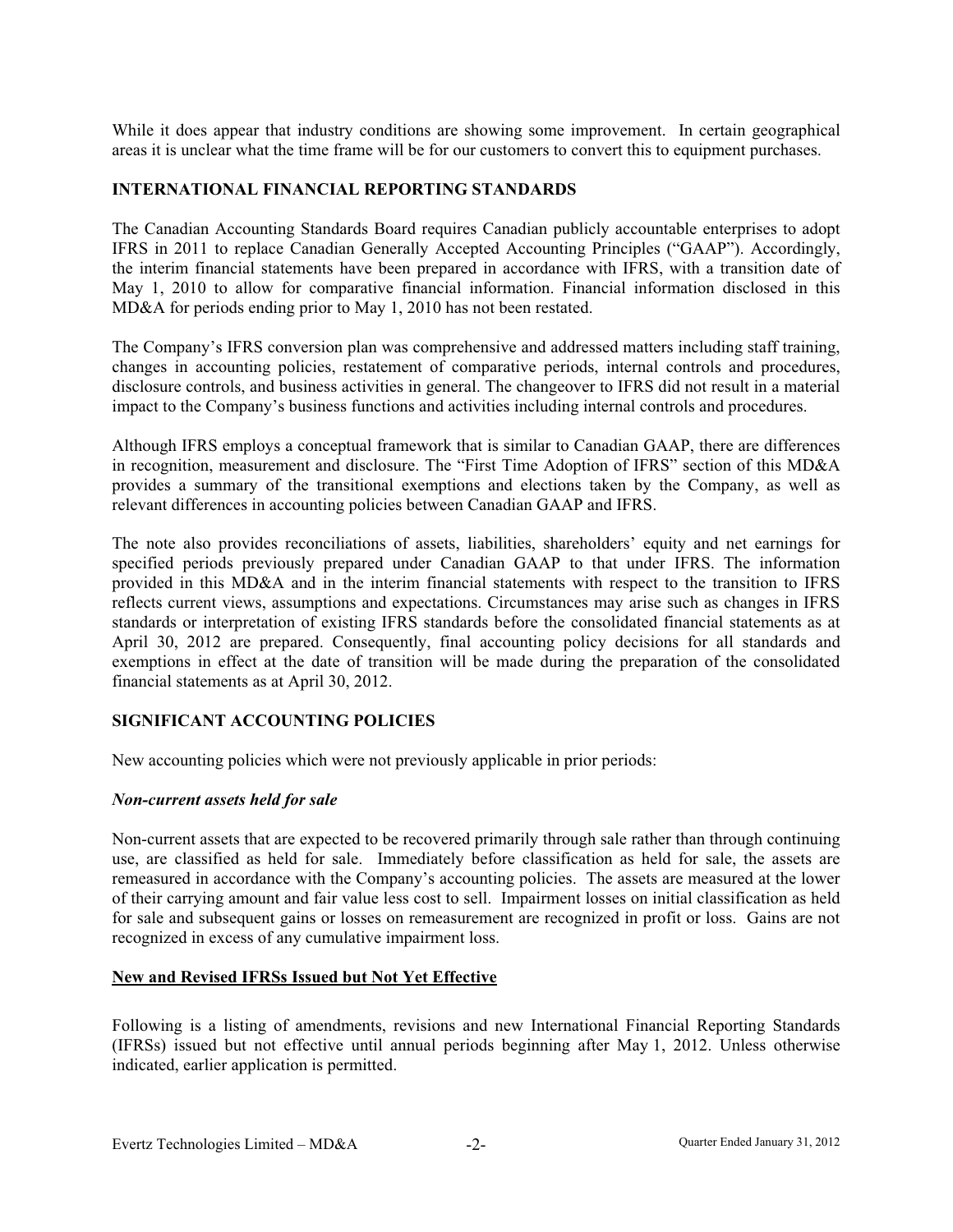#### *Financial Instruments*

IFRS 9 Financial instruments ("IFRS 9") was issued by the IASB on November 12, 2009 and will replace IAS 39 Financial Instruments: Recognition and Measurement ("IAS 39"). IFRS 9 uses a single approach to determine whether a financial asset is measured at amortized cost or fair value, replacing the multiple rules in IAS 39. The approach in IFRS 9 is based on how an entity manages its financial instruments in the context of its business model and the contractual cash flow characteristics of the financial assets. The new standard also requires a single impairment method to be used, replacing the multiple impairment methods in IAS 39. IFRS 9 is effective for annual periods beginning on or after January 1, 2013. The Company has not yet determined the impact of IFRS 9 on its financial statements.

#### *Consolidated Financial Statements*

IFRS 10, *Consolidated Financial Statements* ("IFRS 10") establishes principles for the presentation and preparation of consolidated financial statements when an entity controls one or more other entities. IFRS 10 replaces the consolidation requirements in SIC-12, *Consolidation – Special Purpose Entities* and IAS 27, *Consolidated and Separate Financial Statements.* The Company has not yet determined the impact of IFRS 10 on its financial statements.

#### *Joint Arrangements*

IFRS 11, *Joint Arrangements* ("IFRS 11") provides a more realistic reflection of joint arrangements by focusing on the rights and obligations of the arrangement, rather than its legal form as is currently the case. IFRS 11 replaces SIC-13, *Jointly Controlled Entities – Non-Monetary Contribution by Venturers*  and IAS 31, *Interests in Joint Ventures.* The Company has not yet determined the impact of IFRS 11 on its financial statements.

### *Disclosure of Interests in Other Entities*

IFRS 12, *Disclosure of Interests in Other Entities* ("IFRS 12") is a new and comprehensive standard on disclosure requirements for all forms of interests in other entities, including subsidiaries, joint arrangements, associates and unconsolidated structured entities. The Company has not yet determined the impact of IFRS 12 on its financial statements.

#### *Fair Value Measurements*

IFRS 13, *Fair Value Measurements* ("IFRS 13") provides new guidance on fair value measurement and disclosure requirements. The Company has not yet determined the impact of IFRS 13 on its financial statements.

#### *Income Taxes*

The amendments to IAS 12, *Income Taxes* ("IAS 12") relate to the measurement of deferred taxes for investment property carried at fair value. The Company has not yet determined the impact of the changes to IAS 12 on its financial statements.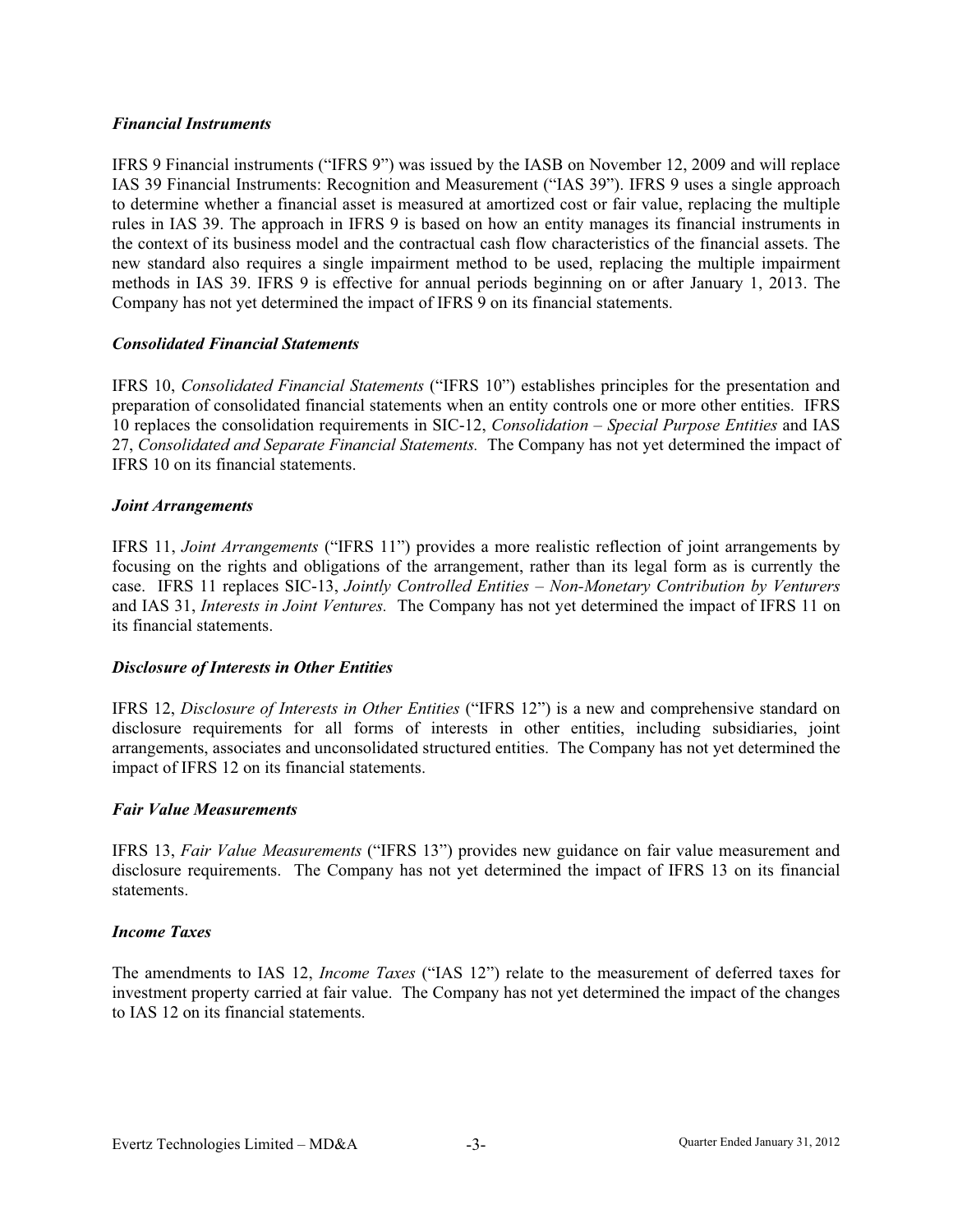#### *Presentation of Financial Statements*

Amendments to IAS 1, *Presentation of Financial Statements* ("IAS 1"), which are effective for annual periods beginning on or after July 1, 2012, are to be applied retroactively. The amendments require that an entity present separately the items of other comprehensive income that may be reclassified to profit or loss in the future from those that would never be reclassified to profit or loss. The Company has not yet determined the impact of the changes to IAS 1 on its financial statements.

# **QUARTER END HIGHLIGHTS**

Revenue decreased by 15% for the third quarter ended January 31, 2012 when compared to the same period ended January 31, 2011.

Net earnings for the third quarter ended January 31, 2012 were \$12.7 million as compared to \$24.4 million for the third quarter ended January 31, 2011, a decrease of 48%. Fully-diluted earnings per share were \$0.17 for the third quarter ended January 31, 2012 as compared to \$0.32 for the third quarter ended January 31, 2011.

Gross margin during the third quarter ended January 31, 2012 was 56.2% as compared to 57.9% for the third quarter ended January 31, 2011.

Selling and administrative expenses for the third quarter ended January 31, 2012 was \$12.7 million compared to the third quarter ended January 31, 2011 of \$10.0 million. As a percentage of revenue, selling and administrative expenses totaled 17.7% for the third quarter ended January 31, 2012 as opposed to 11.9% for the third quarter ended January 31, 2011.

Research and development ("R&D") expenses increased in the third quarter ended January 31, 2012 by \$1.4 million or approximately 15% compared to the third quarter ended January 31, 2011.

Cash and instruments held for trading were \$190.5 million and working capital was \$320.5 million as at January 31, 2012 as compared to cash and instruments held for trading of \$192.0 million and working capital of \$326.0 million as at April 30, 2011.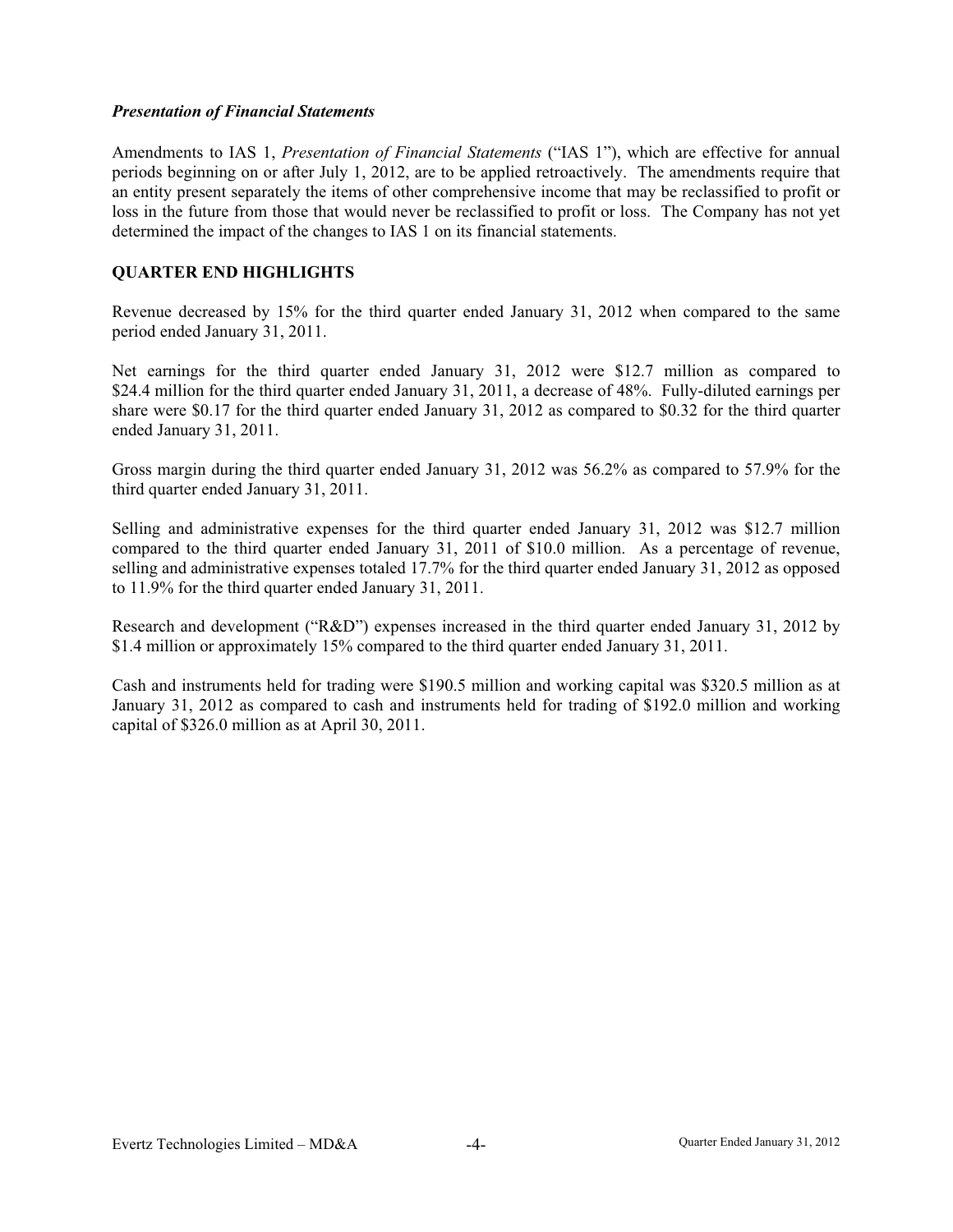# **Selected Consolidated Financial Information**

(in thousands of dollars except earnings per share and share data)

|                                                                | Three month period ended |                          |                          | Nine month period ended |                 |                          |                          |  |  |
|----------------------------------------------------------------|--------------------------|--------------------------|--------------------------|-------------------------|-----------------|--------------------------|--------------------------|--|--|
|                                                                | January 31,              |                          |                          |                         | January 31,     |                          |                          |  |  |
|                                                                | 2012                     |                          | 2011                     |                         | 2012            |                          | 2011                     |  |  |
|                                                                |                          |                          |                          |                         |                 |                          |                          |  |  |
| Revenue                                                        | \$<br>71,445             | \$                       | 84,073                   | \$                      | 217,060         | \$                       | 240,216                  |  |  |
| Cost of goods sold                                             | 31,283                   |                          | 35,389                   |                         | 93,675          |                          | 100,895                  |  |  |
| Gross margin                                                   | 40,162                   |                          | 48,684                   |                         | 123,385         |                          | 139,321                  |  |  |
| Expenses                                                       |                          |                          |                          |                         |                 |                          |                          |  |  |
| Selling and administrative                                     |                          |                          |                          |                         |                 |                          |                          |  |  |
| General                                                        | 12,677<br>1,580          |                          | 9,985<br>1,827           |                         | 34,798<br>4,678 |                          | 27,194<br>4,770          |  |  |
| Research and development                                       | 11,058                   |                          | 9,620                    |                         | 31,418          |                          | 25,863                   |  |  |
| Investment tax credits                                         | (2,574)                  |                          | (2,258)                  |                         | (7,310)         |                          | (6, 139)                 |  |  |
| Foreign exchange gain                                          | 64                       |                          | 465                      |                         | (3,001)         |                          | (478)                    |  |  |
|                                                                | 22,805                   |                          | 19,639                   |                         | 60,583          |                          | 51,210                   |  |  |
| Earnings before undernoted                                     | 17,357                   |                          | 29,045                   |                         | 62,802          |                          | 88,111                   |  |  |
|                                                                |                          |                          |                          |                         |                 |                          |                          |  |  |
| Finance income                                                 | 551                      |                          | 204                      |                         | 1,427           |                          | 733                      |  |  |
| Finance costs                                                  | (45)                     |                          | (43)                     |                         | (142)           |                          | (120)                    |  |  |
| Other income and expenses                                      | (332)                    |                          | 3,935                    |                         | (557)           |                          | 2,428                    |  |  |
| Earnings before income taxes                                   | 17,531                   |                          | 33,141                   |                         | 63,530          |                          | 91,152                   |  |  |
|                                                                |                          |                          |                          |                         |                 |                          |                          |  |  |
| Provision for (recovery of) income taxes                       |                          |                          |                          |                         |                 |                          |                          |  |  |
| Current                                                        | 4,323                    |                          | 7,970                    |                         | 17,804          |                          | 24,848                   |  |  |
| Deferred                                                       | 463                      |                          | 808                      |                         | (740)           |                          | 463                      |  |  |
|                                                                | 4,786                    |                          | 8,778                    |                         | 17,064          |                          | 25,311                   |  |  |
| Net earnings for the period                                    | \$<br>12,745             | \$                       | 24,363                   | \$                      | 46,466          | \$                       | 65,841                   |  |  |
| Net earnings attributable to non-controlling interest          | 108                      |                          | 125                      |                         | 306             |                          | 461                      |  |  |
| Net earnings attributable to shareholders                      | 12,637                   |                          | 24,238                   |                         | 46,160          |                          | 65,380                   |  |  |
| Net earnings for the period                                    | \$<br>12,745             | $\overline{\mathcal{S}}$ | 24,363                   | $\sqrt{3}$              | 46,466          | $\overline{\mathcal{S}}$ | 65,841                   |  |  |
|                                                                |                          |                          |                          |                         |                 |                          |                          |  |  |
| Earnings per share                                             |                          |                          |                          |                         |                 |                          |                          |  |  |
| <b>Basic</b>                                                   | \$<br>0.17               | \$                       | 0.32                     | \$                      | 0.63            | \$                       | 0.88                     |  |  |
| Diluted                                                        | \$<br>0.17               | \$                       | 0.32                     | \$                      | 0.62            | \$                       | 0.88                     |  |  |
|                                                                |                          |                          |                          |                         |                 |                          |                          |  |  |
| Consolidated Balance Sheet Data                                |                          |                          |                          |                         |                 |                          |                          |  |  |
|                                                                |                          |                          | <b>January 31, 2012</b>  | As at                   |                 |                          | As at<br>April 30, 2011  |  |  |
| Cash and instruments held for trading                          |                          | \$                       |                          | 190,514                 | \$              |                          | 192,025                  |  |  |
| Inventory                                                      |                          | \$                       | 104,353                  |                         | \$              |                          | 106,422                  |  |  |
| Working capital                                                |                          | \$                       |                          | 320,540                 | \$              |                          | 326,029                  |  |  |
| Total assets                                                   |                          | \$                       | 418,358                  |                         | \$              |                          | 410,511                  |  |  |
| Shareholders' equity                                           |                          | \$                       | 375,278                  |                         | \$              |                          | 372,209                  |  |  |
| Number of common shares outstanding:                           |                          |                          |                          |                         |                 |                          |                          |  |  |
| <b>Basic</b>                                                   |                          |                          | 73,260,486               |                         |                 |                          | 74,470,606               |  |  |
| Fully-diluted                                                  |                          |                          | 77,973,286               |                         |                 |                          | 78,577,206               |  |  |
|                                                                |                          |                          |                          |                         |                 |                          |                          |  |  |
| Weighted average number of shares outstanding:<br><b>Basic</b> |                          |                          |                          |                         |                 |                          |                          |  |  |
| Fully-diluted                                                  |                          |                          | 73,746,646<br>73,937,254 |                         |                 |                          | 73,989,997<br>74,879,139 |  |  |
|                                                                |                          |                          |                          |                         |                 |                          |                          |  |  |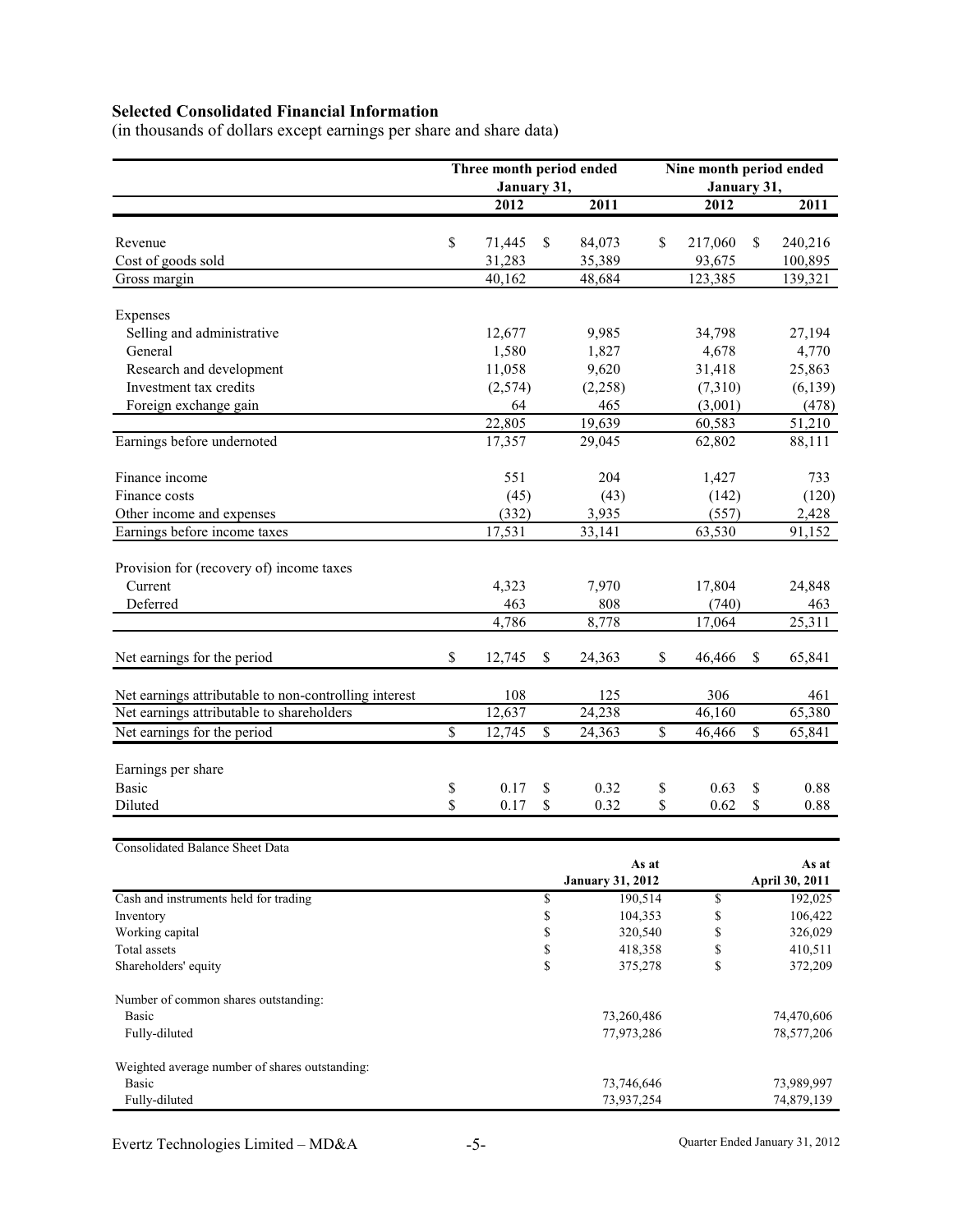#### **Consolidated Statement of Operations Data**

(in thousands of dollars except earnings per share and share data)

|                                                       | Three month period ended |    |           | Nine month period ended |           |
|-------------------------------------------------------|--------------------------|----|-----------|-------------------------|-----------|
|                                                       | January 31,              |    |           | January 31,             |           |
|                                                       | 2012                     |    | 2011      | 2012                    | 2011      |
| Revenue                                               | 100.0%                   |    | 100.0%    | 100.0%                  | 100.0%    |
| Cost of goods sold                                    | 43.8%                    |    | 42.1%     | 43.2%                   | 42.0%     |
| Gross margin                                          | 56.2%                    |    | 57.9%     | 56.8%                   | 58.0%     |
| Expenses                                              |                          |    |           |                         |           |
| Selling and administrative                            | 17.7%                    |    | 11.9%     | $16.0\%$                | 11.3%     |
| General                                               | 2.2%                     |    | 2.2%      | 2.2%                    | $2.0\%$   |
| Research and development                              | 15.5%                    |    | 11.4%     | 14.5%                   | 10.8%     |
| Investment tax credits                                | $(3.6\%)$                |    | $(2.7\%)$ | $(3.4\%)$               | $(2.6\%)$ |
| Foreign exchange gain                                 | $0.1\%$                  |    | 0.6%      | $(1.4\%)$               | $(0.2\%)$ |
|                                                       | 31.9%                    |    | 23.4%     | 27.9%                   | 21.3%     |
| Earnings before undernoted                            | 24.3%                    |    | 34.6%     | 28.9%                   | 36.7%     |
| Finance income                                        | 0.8%                     |    | 0.2%      | 0.7%                    | $0.3\%$   |
| Finance costs                                         | $(0.1\%)$                |    | $(0.1\%)$ | $(0.1\%)$               | $(0.1\%)$ |
| Other income and expenses                             | $(0.5\%)$                |    | 4.7%      | $(0.3\%)$               | 1.0%      |
| Earnings before income taxes                          | 24.5%                    |    | 39.4%     | 29.3%                   | 38.0%     |
| Provision for (recovery) of income taxes              |                          |    |           |                         |           |
| Current                                               | 6.1%                     |    | 11.2%     | 8.2%                    | 11.5%     |
| Deferred                                              | 0.6%                     |    | 1.1%      | $(0.3\%)$               | $0.2\%$   |
|                                                       | 6.7%                     |    | 12.3%     | 7.9%                    | 11.7%     |
| Net earnings for the period                           | 17.8%                    |    | 29.0%     | 21.4%                   | 27.4%     |
| Net earnings attributable to non-controlling interest | $0.1\%$                  |    | 0.2%      | 0.1%                    | 0.2%      |
| Net earnings attributable to shareholders             | 17.7%                    |    | 28.8%     | 21.3%                   | 27.2%     |
| Net earnings for the period                           | 17.8%                    |    | 29.0%     | 21.4%                   | 27.4%     |
| Earnings per share:                                   |                          |    |           |                         |           |
| Basic                                                 | \$<br>0.17               | S  | 0.32      | \$<br>0.63<br>\$        | 0.88      |
| Diluted                                               | \$<br>0.17               | \$ | 0.32      | \$<br>\$<br>0.62        | 0.88      |

#### **REVENUE AND EXPENSES**

#### *Revenue*

The Company generates revenue principally from the sale of its broadcast equipment solutions to content creators, broadcasters, specialty channels and television service providers.

The Company markets and sells its products and services through both direct and indirect sales strategies. The Company's direct sales efforts focus on large and complex end-user customers. These customers have long sales cycles typically ranging from four to eight months before an order may be received by the Company for fulfillment.

The Company monitors revenue performance in two main geographic regions: (i) United States/Canada and (ii) International.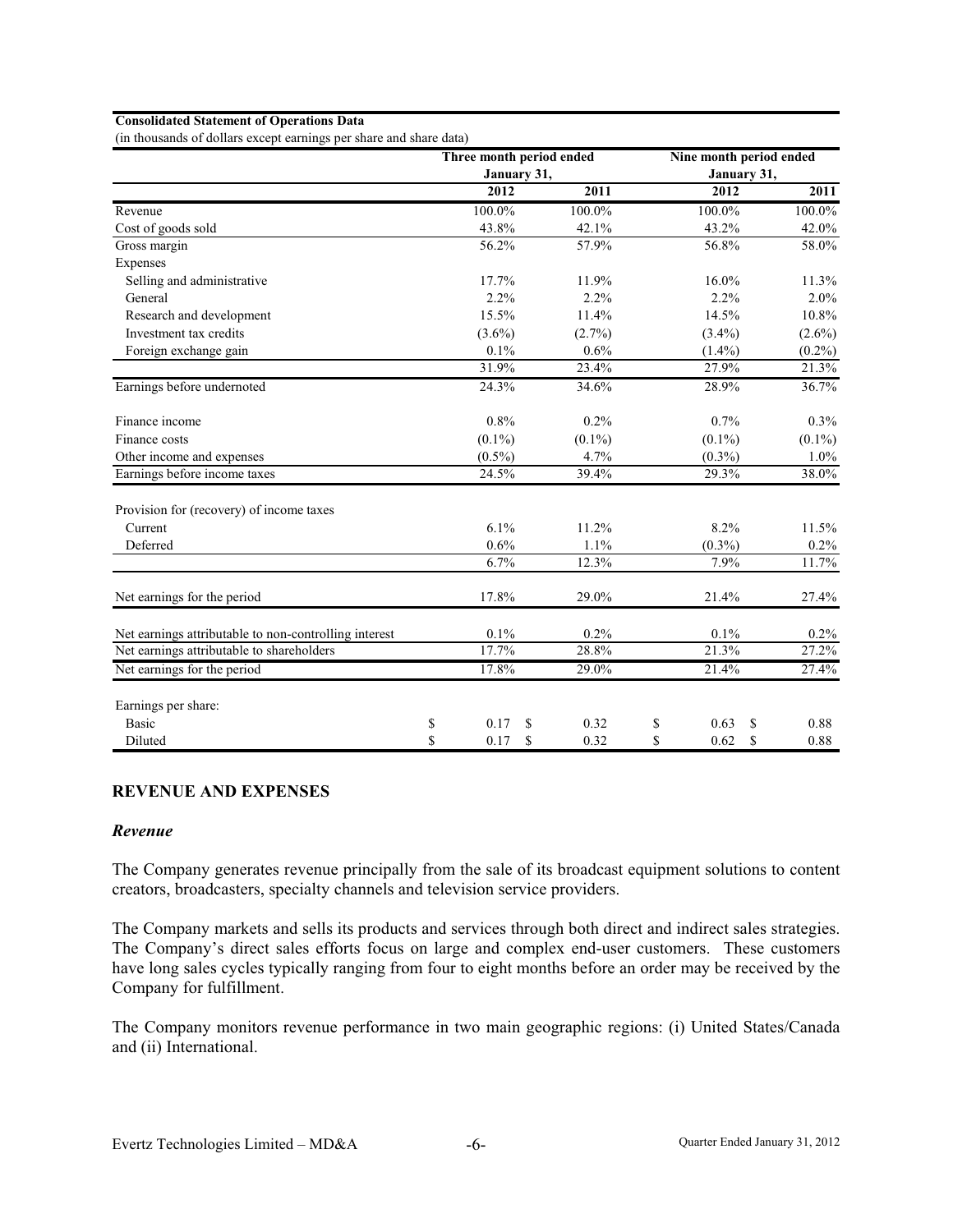The Company currently generates approximately 45% to 55% of its revenue in the United States/Canada. The Company recognizes the opportunity to more aggressively target markets in other geographic regions and intends to invest in personnel and infrastructure in those markets.

While a significant portion of the Company's expenses are denominated in Canadian dollars, the Company collects substantially all of its revenues in currencies other than the Canadian dollar and therefore has significant exposure to fluctuations in foreign currencies, in particular the US dollar. Approximately 60- 70% of the Company's revenues are denominated in US dollars.

### *Revenue*

| (In thousands of Canadian dollars) | Three month period ended<br>January 31, |        | % Increase<br>(Decrease) | Nine month period ended<br>January 31, | % Increase<br>(Decrease) |         |          |
|------------------------------------|-----------------------------------------|--------|--------------------------|----------------------------------------|--------------------------|---------|----------|
|                                    |                                         | 2012   | 2011                     |                                        | 2012                     | 2011    |          |
| United States/Canada               |                                         | 31.951 | 48.495                   | (34%)                                  | 113.193                  | 131.057 | (14%)    |
| International                      |                                         | 39.494 | 35.578                   | 11%                                    | 103.867                  | 109.159 | (5%)     |
|                                    |                                         | '1.445 | 84,073                   | $15\%)$                                | 217,060                  | 240.216 | $(10\%)$ |

Total revenue for the third quarter ended January 31, 2012 was \$71.4 million, a decrease of 15% or \$12.6 million as compared to revenue of \$84.1 million for the third quarter ended January 31, 2011.

Total revenue for the nine month period ended January 31, 2012 was \$217.1 million, a decrease of 10% or \$23.2 as compared to revenue of \$240.2 million for the nine month period ended January 31, 2011.

Revenue in the United States/Canada region decreased to \$32.0 million for the third quarter ended January 31, 2012, a decrease of 34% or \$16.5 million as compared to revenue of \$48.5 million for the third quarter ended January 31, 2011.

Revenue in the United States/Canada region decreased to \$113.2 million for the nine month period ended January 31, 2012, a decrease of 14% or \$17.9 million as compared to revenue of \$131.1 million for the nine month period ended January 31, 2011.

Revenue in the International region increased to \$39.5 million for the third quarter ended January 31, 2012, an increase of 11% or \$3.9 million as compared to revenue of \$35.6 million for the third quarter ended January 31, 2011.

Revenue in the International region decreased to \$103.9 million for the nine month period ended January 31, 2012, a decrease of 5% or \$5.3 million as compared to revenue of \$109.2 million for the nine month period ended January 31, 2011.

# *Cost of Sales*

Cost of sales consists primarily of costs of manufacturing and assembly of products. A substantial portion of these costs is represented by components and compensation costs for the manufacture and assembly of products. Cost of sales also includes related overhead, certain depreciation, final assembly, quality assurance, inventory management and support costs. Cost of sales also includes the costs of providing services to clients, primarily the cost of service-related personnel.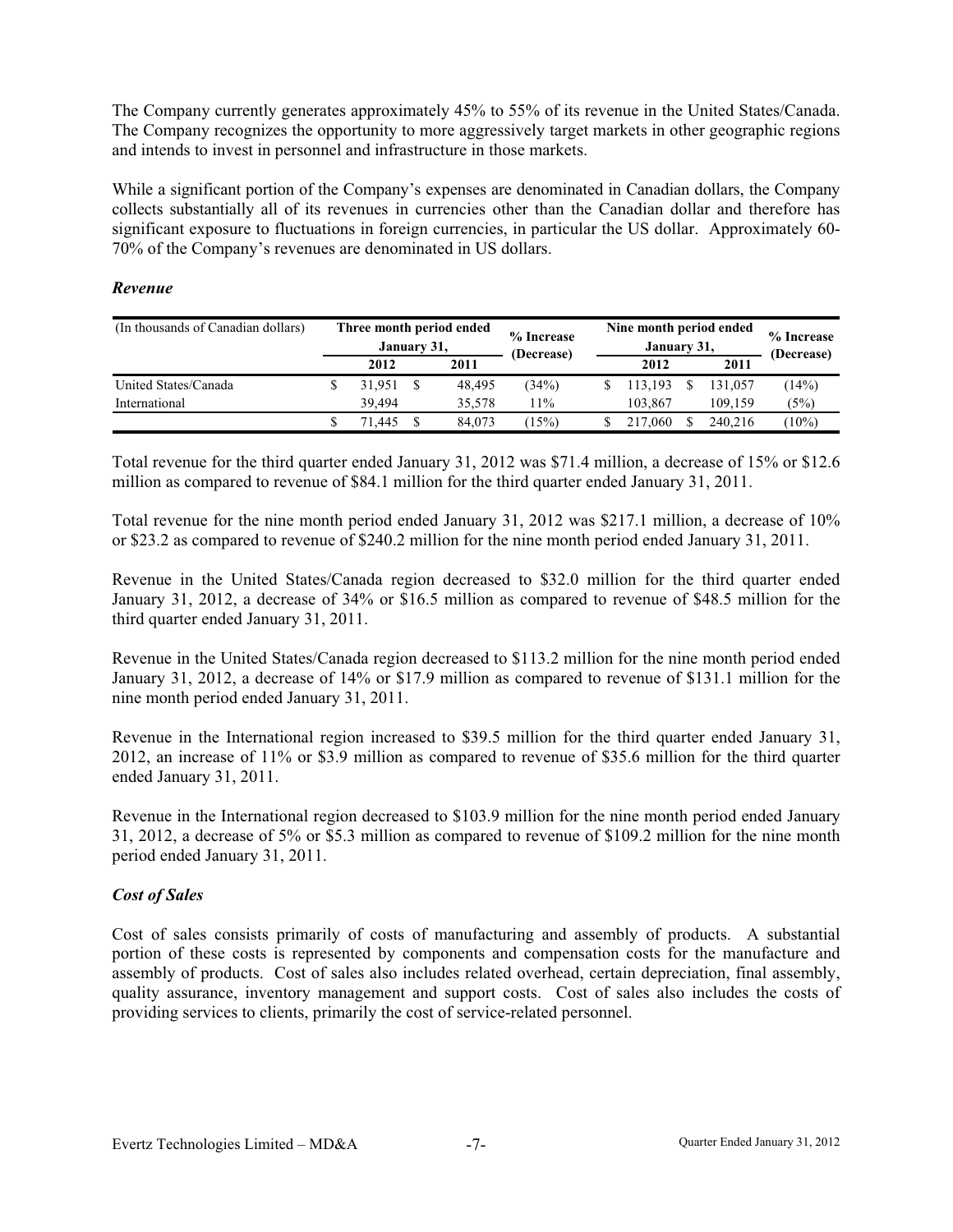### *Gross Margin*

| (In thousands of Canadian dollars) | Three month period ended<br>January 31, |  | % Increase<br>(Decrease) | Nine month period ended<br>January 31, | % Increase<br>(Decrease) |         |          |
|------------------------------------|-----------------------------------------|--|--------------------------|----------------------------------------|--------------------------|---------|----------|
|                                    | 2012                                    |  | 2011                     |                                        | 2012                     | 2011    |          |
| Gross margin                       | 40.162                                  |  | 48.684                   | (17%)                                  | 123.385                  | 139.321 | $(11\%)$ |
| Gross margin % of sales            | 56.2%                                   |  | 57.9%                    |                                        | 56.8%                    | 58.0%   |          |

Gross margin for the third quarter ended January 31, 2012 was \$40.2 million, compared to \$48.7 million for the third quarter ended January 31, 2011. As a percentage of revenue, the gross margin was 56.2% for the third quarter ended January 31, 2012, as compared to 57.9% for the third quarter ended January 31, 2011.

Gross margin for the nine month period ended January 31, 2012 was \$123.4 million, compared to \$139.3 million for the nine month period ended January 31, 2011. As a percentage of revenue, the gross margin was 56.8% for the nine month period ended January 31, 2012 as compared to 58.0% for the nine month period ended January 31, 2011.

Gross margins vary depending on the product mix, geographic distribution and competitive pricing pressures. For the third quarter ended January 31, 2012 the gross margin, as a percentage of revenue, was in the Company's projected range. The pricing environment continues to be very competitive with substantial discounting by our competition.

The Company expects that it will continue to experience competitive pricing pressures. The Company continually seeks to build its products more efficiently and enhance the value of its product and service offerings in order to reduce the risk of declining gross margin associated with the competitive environment.

### *Operating Expenses*

The Company's operating expenses consist of: (i) selling, administrative and general; (ii) research and development and (iii) foreign exchange.

Selling expenses primarily relate to remuneration of sales and technical personnel. Other significant cost components include trade show costs, advertising and promotional activities, demonstration material and sales support. Selling and administrative expenses relate primarily to remuneration costs of related personnel, legal and professional fees, occupancy and other corporate and overhead costs. The Company also records certain depreciation amortization and share based compensation charges as general expenses. For the most part, selling, administrative and general expenses are fixed in nature and do not fluctuate directly with revenue. The Company's selling expenses tend to fluctuate in regards to the timing of trade shows, sales activity and sales personnel.

The Company invests in research and development to maintain its position in the markets it currently serves and to enhance its product portfolio with new functionality and efficiencies. Although the Company's research and development expenditures do not fluctuate directly with revenues, it monitors this spending in relation to revenues and adjusts expenditures when appropriate. Research and development expenditures consist primarily of personnel costs and material costs. Research and development expenses are presented on a gross basis (without deduction of research and development tax credits). Research and development tax credits associated with research and development expenditures are shown separately under research and development tax credits.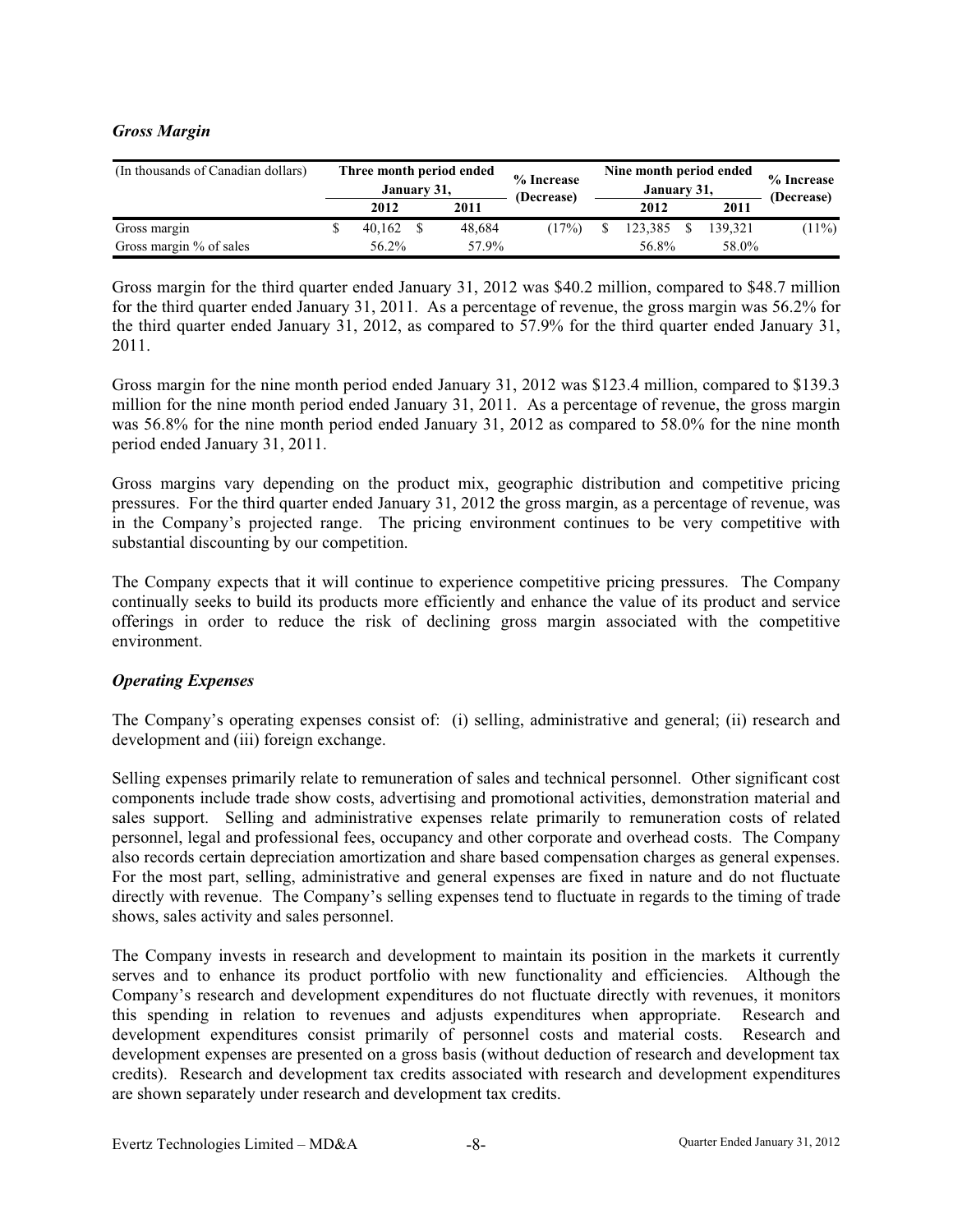### *Selling and Administrative*

| (In thousands of Canadian dollars)    | Three month period ended<br>January 31, |  | % Increase<br>(Decrease) | Nine month period ended<br>January 31, | % Increase<br>(Decrease) |          |     |
|---------------------------------------|-----------------------------------------|--|--------------------------|----------------------------------------|--------------------------|----------|-----|
|                                       | 2012                                    |  | 2011                     |                                        | 2012                     | 2011     |     |
| Selling and administrative            | 12.677                                  |  | 9.985                    | 27%                                    | 34.798                   | 27.194   | 28% |
| Selling and administrative % of sales | 17.7%                                   |  | $1.9\%$                  |                                        | 16.0%                    | $11.3\%$ |     |

Selling and administrative expenses excludes stock based compensation, operation of non-production property, plant and equipment, and amortization of intangibles. Selling and administrative expenses for the third quarter ended January 31, 2012 were \$12.7 million or 17.7% of revenue as compared to selling and administrative expenses of \$10.0 million or 11.9% of revenue for the third quarter ended January 31, 2011.

The increase for the period was the result of general increases to selling expenses and general overhead increases.

Selling and administrative expenses for the nine month period ended January 31, 2012 were \$34.8 million or 16.0% of revenue as compared to administrative and selling expenses of \$27.2 million or 11.3% of revenue for the nine month period ended January 31, 2011.

### *Research and Development (R&D)*

| (In thousands of Canadian dollars)  | Three month period ended<br>January 31, |  | % Increase<br>(Decrease) | Nine month period ended<br>January 31, | % Increase<br>(Decrease) |        |     |
|-------------------------------------|-----------------------------------------|--|--------------------------|----------------------------------------|--------------------------|--------|-----|
|                                     | 2012                                    |  | 2011                     |                                        | 2012                     | 2011   |     |
| Research and development expenses   | 1.058                                   |  | 9.620                    | 15%                                    | 31.418                   | 25,863 | 21% |
| Research and development % of sales | 15.5%                                   |  | $11.4\%$                 |                                        | 14.5%                    | 10.8%  |     |

For the third quarter ended January 31, 2012, gross R&D expenses increased to \$11.1 million, an increase of 15% or \$1.4 million as compared to an expense of \$9.6 million for the third quarter ended January 31, 2011.

The increase for the period ended January 31, 2012 was predominantly a result of planned growth of R&D personnel and corresponding increases in materials and prototypes.

For the nine month period ended January 31, 2012, gross R&D expenses increased to \$31.4 million, an increase of 21% or \$5.6 million as compared to an expense of \$25.9 million for the nine month period ended January 31, 2011.

### *Foreign Exchange*

For the third quarter ended January 31, 2012, the foreign exchange loss was \$0.1 million as compared to a foreign exchange loss for the same period ended January 31, 2011 of \$0.5 million.

For the nine month period ended January 31, 2011, the foreign exchange gain was \$3.0 million as compared to a foreign exchange gain for the same period ended January 31, 2011 of \$0.5 million.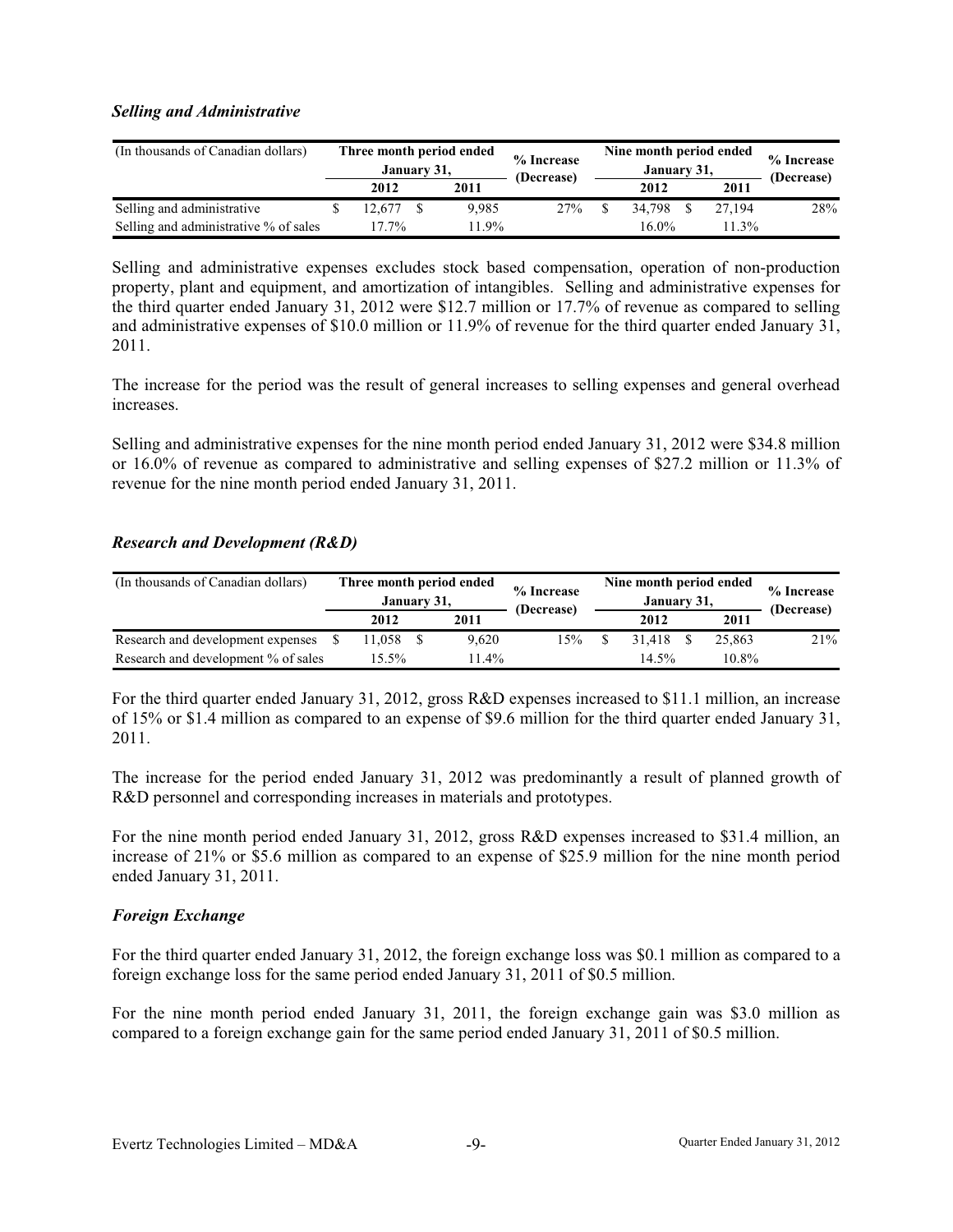### *Finance Income, Costs and Other Income*

For the third quarter ended January 31, 2012, finance income, costs and other income netted to a gain of \$0.2 million.

For the nine month period ended January 31, 2012, finance income, costs and other income was a gain of \$0.7 million of which largely relates to interest income.

# **LIQUIDITY AND CAPITAL RESOURCES**

| Liquidity and Capital Resources                  |                         |   |                       |
|--------------------------------------------------|-------------------------|---|-----------------------|
| (in thousands of Canadian dollars except ratios) | As at                   |   | As at                 |
| Key Balance Sheet Amounts and Ratios:            | <b>January 31, 2012</b> |   | <b>April 30, 2011</b> |
|                                                  |                         |   |                       |
| Cash and instruments held for trading            | \$<br>190.514           | S | 192,025               |
| Working capital                                  | \$<br>320,540           | S | 326,029               |
| Long-term assets                                 | \$<br>60,538            | S | 57,318                |
| Long-term debt                                   | \$<br>1.967             | S | 2,493                 |
| Days sales outstanding in accounts receivable    | 65                      |   | 62                    |

| Statement of Cash Flow Summary  | Three month period ended |              |  |         |             |               | Nine month period ended |           |  |  |
|---------------------------------|--------------------------|--------------|--|---------|-------------|---------------|-------------------------|-----------|--|--|
|                                 |                          | January 31,  |  |         | January 31, |               |                         |           |  |  |
|                                 |                          | 2012         |  | 2011    |             | 2012          |                         | 2011      |  |  |
| Operating activities            |                          | 23,777       |  | 28,991  | S           | 58.594        |                         | 50,334    |  |  |
| Investing activities            |                          | (10, 865)    |  | (2,517) | S           | $(10,642)$ \$ |                         | (3,003)   |  |  |
| Financing activities            |                          | $(8,749)$ \$ |  | (3,868) | S           | $(45,171)$ \$ |                         | (15, 883) |  |  |
| Net increase (decrease) in cash |                          | 4.162        |  | 23,218  | \$          | 2.567         |                         | 31,554    |  |  |

### *Operating Activities*

For the third quarter ended January 31, 2012, the Company generated cash from operations of \$23.8 million, compared to \$29.0 million for the third quarter ended January 31, 2011. Excluding the effects of the changes in non-cash working capital, the Company generated cash from operations of \$16.7 million for the third quarter ended January 31, 2012, compared to \$23.5 million for the third quarter ended January 31, 2011.

For the nine month period ended January 31, 2012, the Company generated cash from operations of \$58.6 million, compared to \$50.3 million for the nine month period ended January 31, 2011. Excluding the effects of the changes in non-cash working capital, the Company generated cash from operations of \$54.8 million for the nine month period ended January 31, 2012, compared to \$72.9 million for the nine month period ended January 31, 2011.

### *Investing Activities*

The Company used cash from investing activities of \$10.9 million for the third quarter ended January 31, 2012 which was predominantly the acquisition of capital assets of \$10.9 million, compared to cash used of \$2.5 million for the third quarter ended January 31, 2011.

The Company used cash from investing activities of \$10.6 million for the nine month period ended January 31, 2012, compared to cash used of \$3.0 million for the nine month period ended January 31, 2011.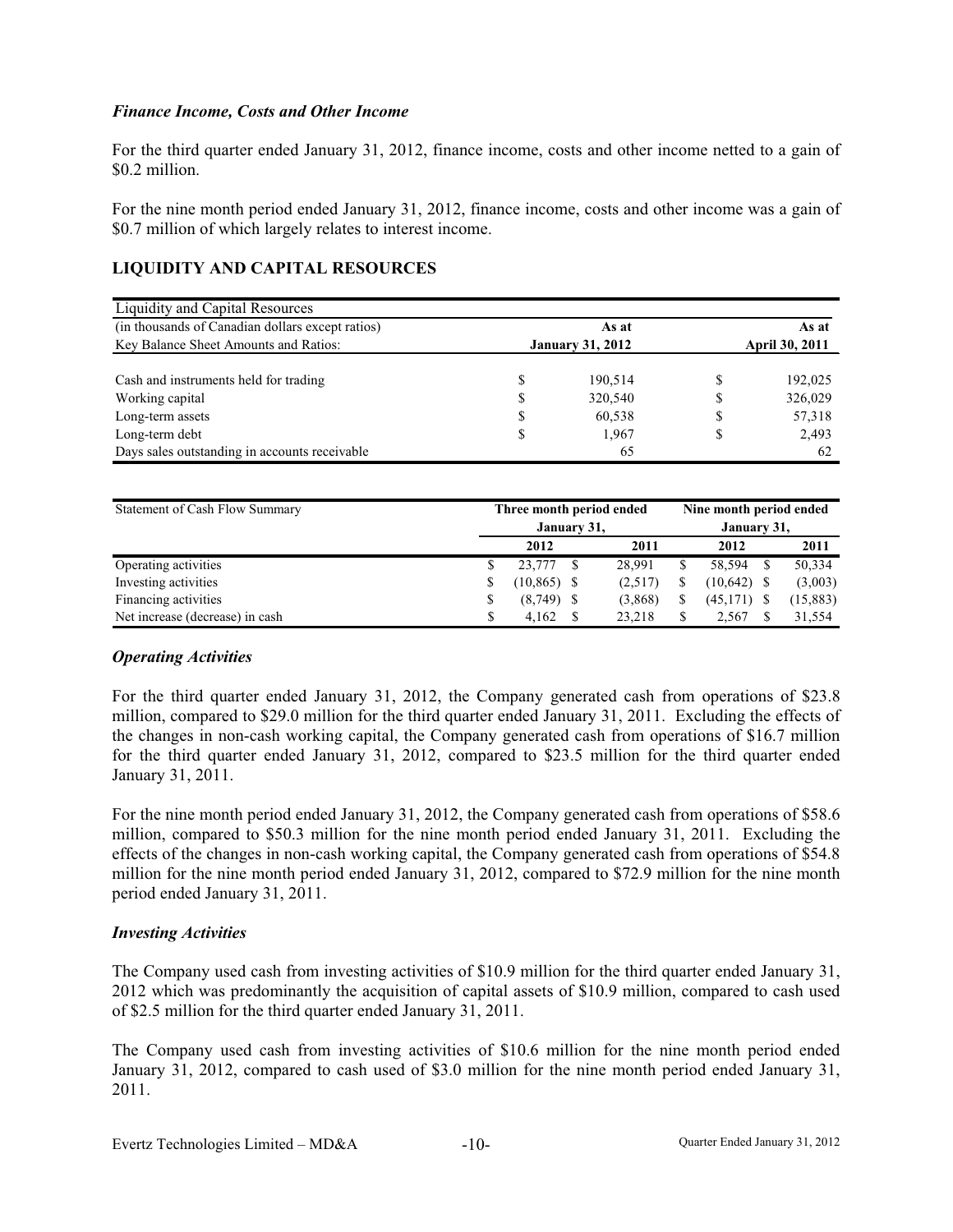### *Financing Activities*

For the third quarter ended January 31, 2012, the Company used cash from financing activities of \$8.7 million, which was principally driven by a repurchase of capital stock costing \$1.8 million, dividends paid of \$8.8 million and offset by the issuance of capital stock pursuant to the Company Stock Option Plan of \$2.0 million.

For the nine month period ended January 31, 2012, the Company used cash from financing activities of \$45.2 million, which was principally a result of the repurchase of capital stock costing \$25.2 million, the payment of dividends of \$26.6 million offset by the issuance of capital stock pursuant to the Company Stock Option Plan of \$7.5 million.

### **WORKING CAPITAL**

As at January 31, 2012, the Company had cash and instruments held for trading of \$190.5 million, compared to \$192.0 million at April 30, 2011.

The Company had working capital of \$320.5 million as at January 31, 2012 compared to \$326.0 million as at April 30, 2011.

The Company believes that the current balance in cash and instruments held for trading plus future cash flow from operations will be sufficient to finance growth and related investment and financing activities in the foreseeable future.

Day sales outstanding in accounts receivable were 65 days at January 31, 2012 as compared to 69 for January 31, 2011.

### **SHARE CAPITAL STRUCTURE**

Authorized capital stock consists of an unlimited number of common and preferred shares.

|                                       | As at                   | As at                 |
|---------------------------------------|-------------------------|-----------------------|
|                                       | <b>January 31, 2012</b> | <b>April 30, 2011</b> |
|                                       |                         |                       |
| Common shares                         | 73,260,486              | 74,470,606            |
| Stock options granted and outstanding | 4,712,800               | 4,106,600             |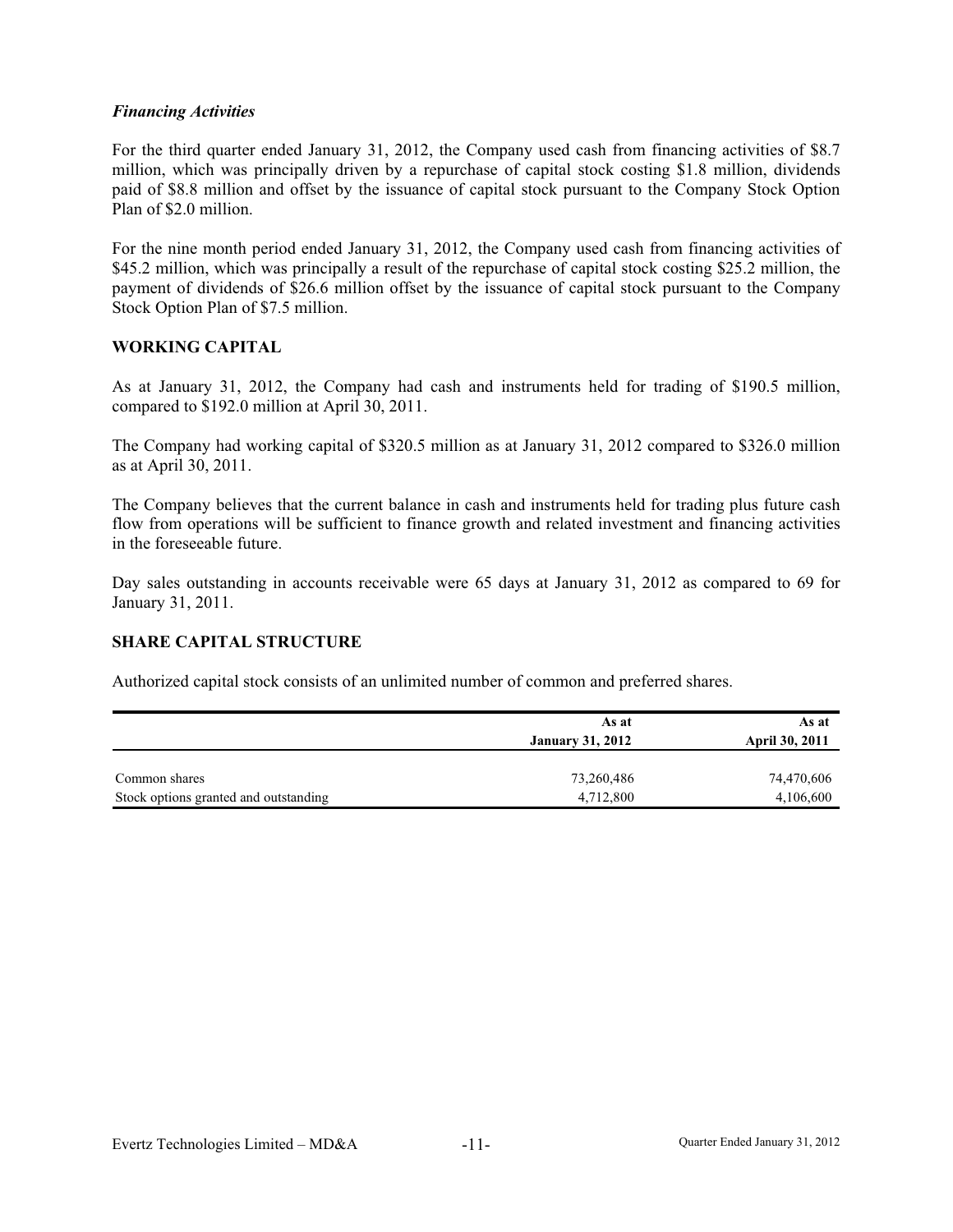### **FINANCIAL INSTRUMENTS**

The Company's financial instruments consist of cash, instruments held for trading, accounts receivable and accounts payable and accrued liabilities and long term debt. Unless otherwise noted, it is management's opinion that the Company is not exposed to significant interest or credit risks arising from these financial instruments. The Company estimates that except for instruments held for trading, the fair value of these instruments approximate the carrying values due to their short-term nature.

#### *Fair values and classification of financial instruments:*

The following summarizes the significant methods and assumptions used in estimating the fair values of financial instruments:

- I. The fair values of instruments held for trading are determined by the quoted market values for each of the investments in an active market at the reporting date. Gains and losses are included in interest and other income.
- II. The carrying amounts of cash, accounts receivable, accounts payable and accrued liabilities approximate their fair value due to the short-term nature of these financial instruments.

The Company invests in marketable securities that are traded in an active market. Generally the investment is limited to no more than 15% of the total cash and instruments held for trading.

# **ONTRACTUAL OBLIGATIONS C**

The following table sets forth the Company's contractual obligations as at January 31, 2012:

|                      | Payments Due by Period |        |  |                  |  |           |  |           |  |            |  |  |
|----------------------|------------------------|--------|--|------------------|--|-----------|--|-----------|--|------------|--|--|
| (In thousands)       |                        | Total  |  | Less than 1 Year |  | 2-3 Years |  | 4-5 Years |  | Thereafter |  |  |
| Operating leases     |                        | 22.635 |  | 3.563            |  | 6.195     |  | 5.849     |  | 7.028      |  |  |
| Other long-term debt |                        | 2.377  |  | 410              |  | 711       |  | 421       |  | 835        |  |  |
|                      |                        | 25.012 |  | 3.973            |  | 6.906     |  | 6.270     |  | 7.863      |  |  |

### **OFF-BALANCE SHEET FINANCING**

The Company does not have any off-balance sheet arrangements.

# **ELATED PARTY TRANSACTIONS R**

In the normal course of business, we may enter into transactions with related parties. These transactions occur under market terms consistent with the terms of transactions with unrelated arms-length third parties. The Company continues to lease a premise from a company in which two shareholders' each indirectly hold a 10% interest, continues to lease a facility from a company in which two shareholders each indirectly hold a 20% interest, continues to lease a facility for manufacturing where two shareholders indirectly own 100% interest, continues to lease a facility from a company in which two shareholders each indirectly own a 35% interest and continues to lease a facility with a director who indirectly owns 100%.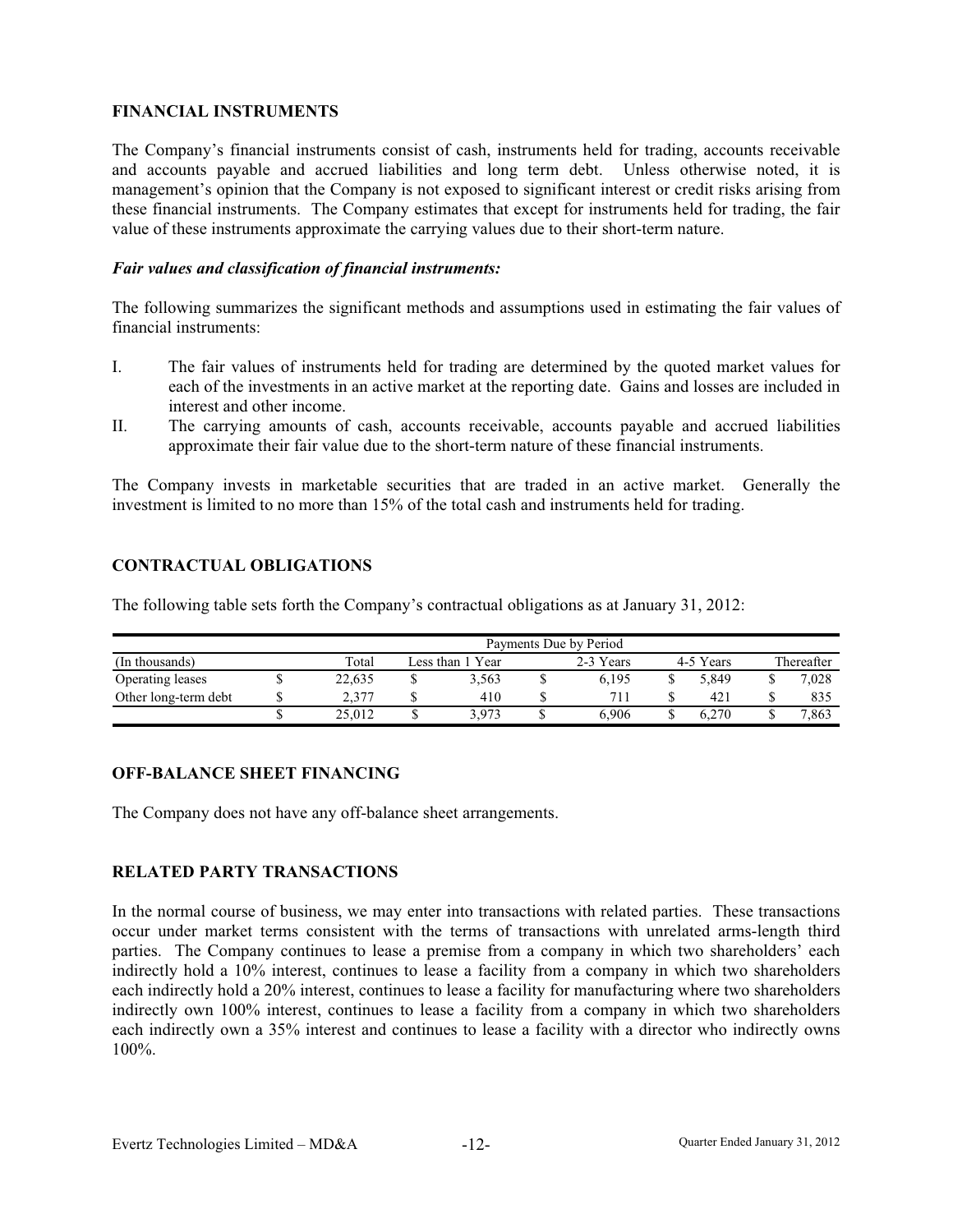# **SELECTED CONSOLIDATED QUARTERLY FINANCIAL INFORMATION**

The following table sets out selected consolidated financial information for each of the eight quarters ended January 31, 2012. In the opinion of management, this information has been prepared on the same basis as the audited consolidated financial statements. The operating results for any quarter should not be relied upon as any indication of results for any future period.

|                                  | <b>Ouarter Ending</b> |             |             |             |             |             |             |                 |  |  |  |
|----------------------------------|-----------------------|-------------|-------------|-------------|-------------|-------------|-------------|-----------------|--|--|--|
| (In thousands)                   | 2012                  |             |             | 2011        |             |             | 2010        |                 |  |  |  |
|                                  | <b>IFRS</b>           | <b>IFRS</b> | <b>IFRS</b> | <b>IFRS</b> | <b>IFRS</b> | <b>IFRS</b> | <b>IFRS</b> | <b>CDN GAAP</b> |  |  |  |
| (Unaudited)                      | Jan 31                | Oct 31      | July 31     | Apr $30$    | Jan $31$    | Oct 31      | July 31     | Apr $30$        |  |  |  |
| <b>Sales</b>                     | \$71,445              | \$70,487    | \$75,128    | \$69,043    | \$84,073    | \$82,327    | \$73,816    | \$75,285        |  |  |  |
| Cost of goods sold               | 31,283                | 30,111      | 32,281      | 30,055      | 35,389      | 34,688      | 30,818      | 31,860          |  |  |  |
| Gross margin                     | \$40,162              | \$40,376    | \$42,847    | \$38,988    | \$48,684    | \$47,639    | \$42,998    | \$43,425        |  |  |  |
| Operating expenses               | 22,805                | 18,393      | 19,385      | 22,955      | 19,639      | 16,515      | 15,056      | 20,597          |  |  |  |
| Earnings from operations         | \$17,357              | \$21,983    | \$23,462    | \$16,033    | \$29,045    | \$31,124    | \$27,942    | \$22,828        |  |  |  |
| Non-operating income (exp)       | 174                   | 165         | 389         | 1,159       | 4,096       | (1,975)     | 920         | 1,441           |  |  |  |
| Earnings before taxes            | \$17,531              | \$22,148    | \$23,851    | \$17,192    | \$33,141    | \$29,149    | \$28,862    | \$24,269        |  |  |  |
| Net earnings                     | \$12,745              | \$15,996    | \$17,527    | \$12,335    | \$24,238    | \$20,735    | \$20,408    | \$15,253        |  |  |  |
| Net earnings per share:<br>Basic | \$<br>0.17            | \$<br>0.22  | \$<br>0.23  | \$<br>0.17  | \$<br>0.33  | \$<br>0.28  | \$.<br>0.28 | 0.21<br>\$      |  |  |  |
| Diluted                          | \$<br>0.17            | \$<br>0.22  | \$<br>0.23  | \$<br>0.16  | 0.33<br>S.  | \$<br>0.28  | \$<br>0.28  | 0.21<br>\$      |  |  |  |
| Dividends per share:             | 0.12<br>J.            | \$<br>0.12  | 0.12<br>\$  | \$<br>0.10  | 0.10<br>S   | \$<br>0.10  | \$<br>0.08  | \$<br>0.08      |  |  |  |

The Companies revenue and corresponding earnings can vary from quarter to quarter depending on the delivery requirements of our customers. Our customers can be influenced by a variety of factors including upcoming sports or entertainment events as well as their access to capital.

#### **DISCLOSURE CONTROLS AND PROCEDURES**

Management, including the Chief Executive Officer and Chief Financial Officer, has evaluated the effectiveness of the Company's disclosure controls and procedures (as defined in Multilateral Instrument 52-109 of the Canadian Securities Administrators) as of January 31, 2012.

Management has concluded that, as of January 31, 2012, the Company's disclosure controls and procedures were effective to provide reasonable assurance that material information relating to the Company would be made known to them by others within the Company, particularly during the period in which this report was being prepared.

### **INTERNAL CONTROLS OVER FINANCIAL REPORTING**

Management is responsible for and has designed internal controls over financial reporting, or caused it to be designed under management's supervision, to provide reasonable assurance regarding the reliability of financial reporting and the preparation of financial statements for external purposes in accordance with IFRS. Management has concluded that, as of January 31, 2011, the Company's internal controls over financial reporting were effective to provide reasonable assurance regarding the reliability of financial reporting and the preparation of financial statements for external purposes in accordance with IFRS.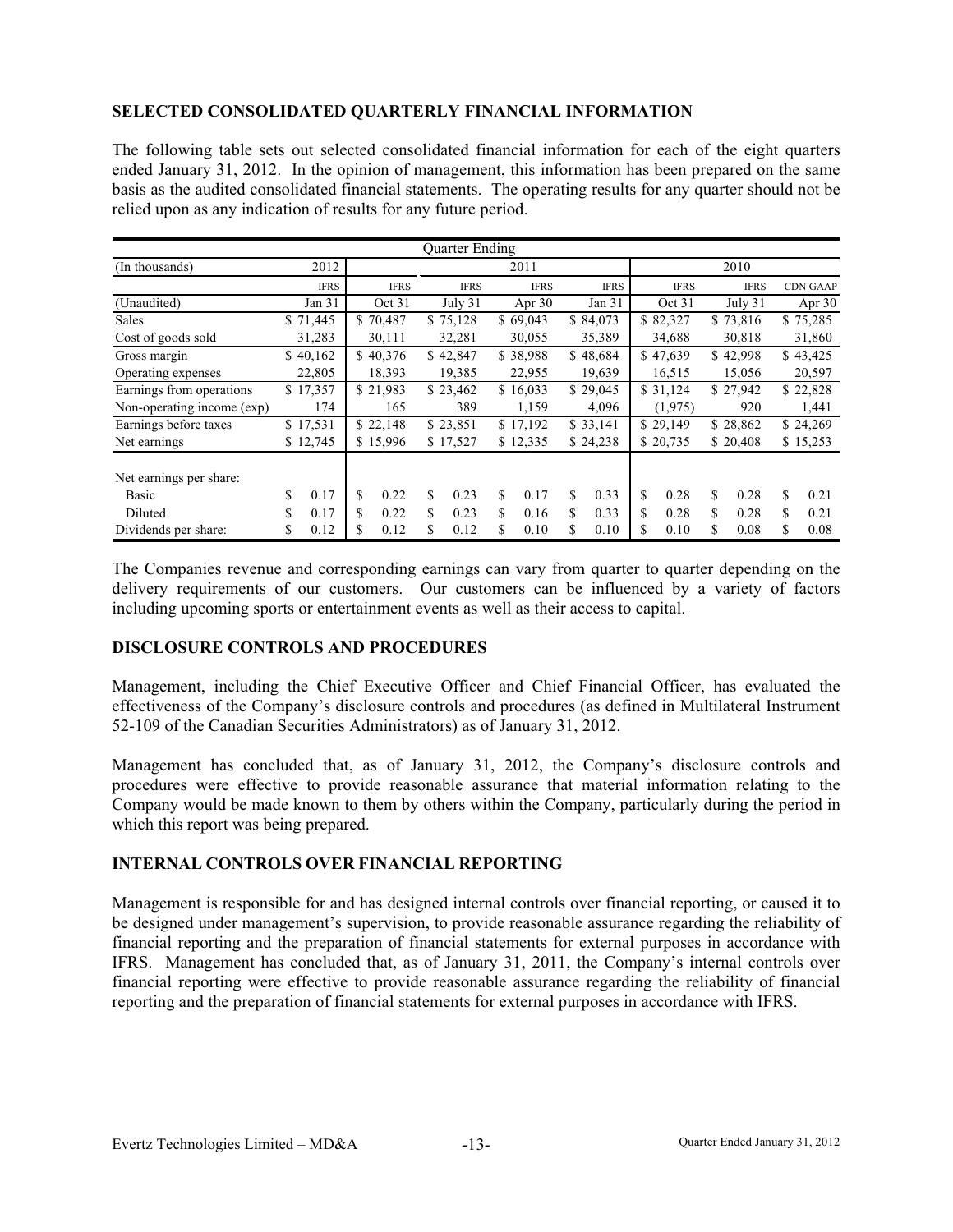# **CHANGES IN INTERNAL CONTROLS OVER FINANCIAL REPORTING**

There have been no changes to the Company's internal controls over financial reporting during the period ended January 31, 2012 that have materially affected, or reasonably likely to materially affect, its internal controls over financial reporting.

#### **FIRST-TIME ADOPTION OF INTERNATIONAL FINANCIAL REPORTING STANDARDS**

For all periods up to and including the year ended April 30, 2011, the Company prepared its financial statements in accordance with Canadian GAAP. These financial statements, for the three and nine months ended January 31, 2012, are the third which the Company has prepared in accordance with IFRS.

Accordingly, the Company has prepared financial statements which comply with IFRS applicable for periods beginning on or after May 1, 2010 (the date of transition) as described in the significant accounting policies in Note 2 and Note 16 of the Companies interim condensed consolidated financial statements for the three months ended July 31, 2011. The principal adjustments made by the Company in its reconciling from Canadian GAAP balance sheet as at May 1, 2010 and its previously published Canadian GAAP financial statements for the year ended April 30, 2011 to IFRS are included within Note 16 of the Companies interim condensed consolidated financial statements for the three months ended July 31, 2011.

This note provides reconciliation of Canadian GAAP and IFRS for periods presented within this statement.

#### *Exemptions applied and mandatory exceptions*

IFRS 1, First-Time Adoption of International Financial Reporting Standards, allows first-time adopters certain exemptions from the general requirement to apply IFRS as effective for April 2012 year ends retrospectively. IFRS 1 also includes mandatory exceptions to the retrospective application of IFRSs.

The Company has applied the following exemptions:

### IFRS 2 - Share-based payment transactions

IFRS 1 does not require first-time adopters to apply IFRS 2, Share Based Payment, to equity instruments that were granted on or before November 7, 2002, or equity instruments that were granted subsequent to November 7, 2002 and vested before the date of transition to IFRS. The Company has elected not to apply IFRS 2 to awards that vested prior to May 1, 2010, which had been accounted for in accordance with Canadian GAAP.

#### IFRS 3 - Business Combinations

IFRS 1 indicates that a first-time adopter may elect not to apply IFRS 3, Business Combinations, retrospectively to business combinations that occurred before the date of transition to IFRS. The Company has taken advantage of this election and has applied IFRS 3 to business combinations that occurred on or after May 1, 2010. In accordance with the IFRS 1 exemption the Company has also elected to not retroactively apply IAS 21, The Effects of Changes in Foreign Exchange Rates, on fair value adjustments and goodwill arising in business combinations that occurred before May 1, 2010.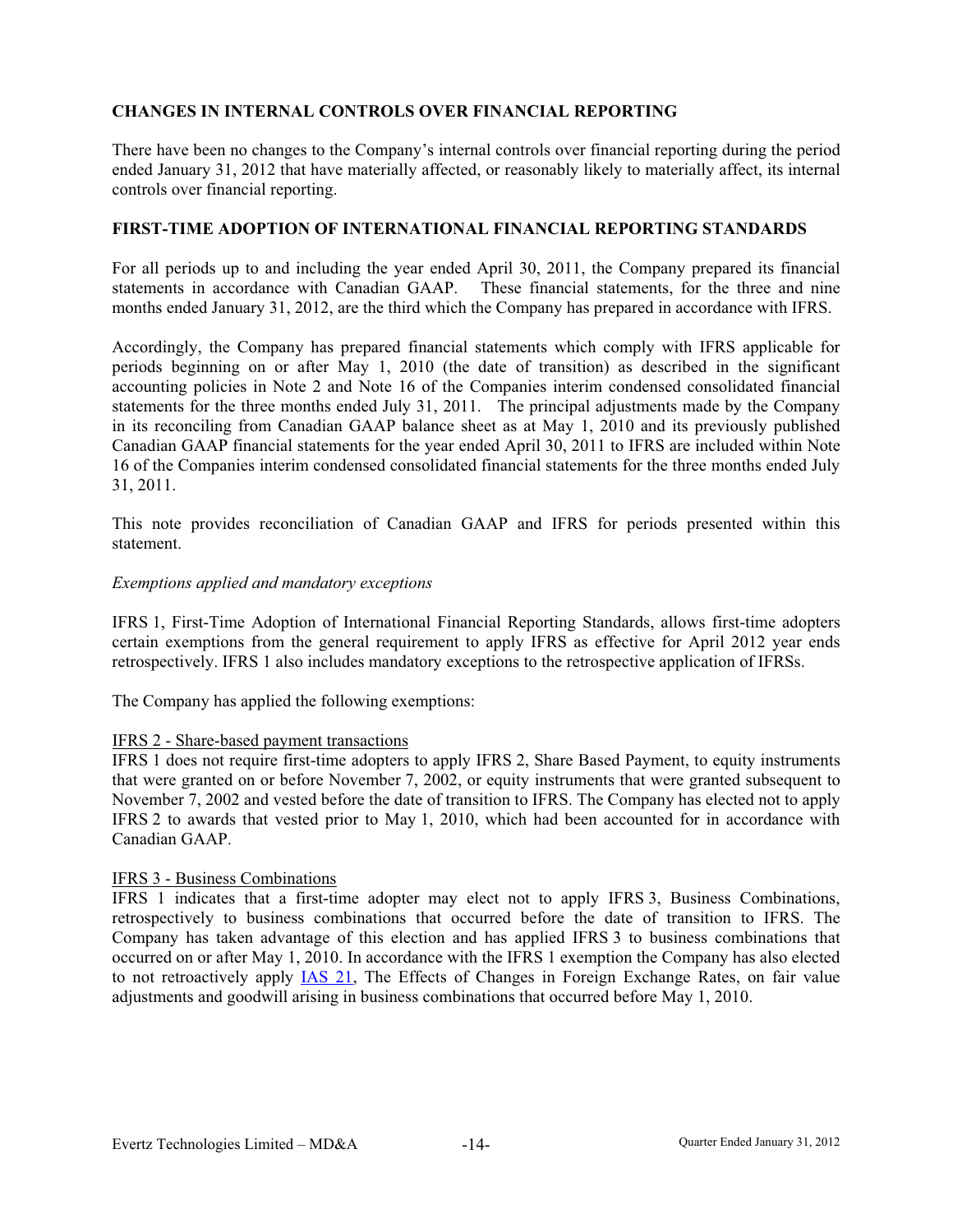### IAS 21 - Cumulative translation differences

IFRS 1 provides the option to reset the balance of the cumulative foreign currency translation adjustment to zero on the date of transition. The Company has chosen to apply this election and has eliminated the cumulative translation difference and has adjusted retained earnings by the same amount at the date of transition to IFRS. If, subsequent to adoption, a foreign operation is disposed of, the translation differences that arose before the date of transition to IFRS will not affect the gain or loss on disposal.

The Company has applied the following mandatory exceptions:

### *IAS 1 - Estimates*

In accordance with IFRS 1, an entity's estimates under IFRS at the date of transition to IFRS must be consistent with estimates made for the same date under previous GAAP, unless there is objective evidence that those estimates were in error. The Company's IFRS estimates as of May 1, 2010 are consistent with its Canadian GAAP estimates for the same date.

### *Other exceptions*

The three remaining mandatory exceptions to the retrospective application of IFRSs relate to the derecognition of financial assets and liabilities, hedge accounting and assets classified as held for sale and discontinued operations. The Company has determined that these mandatory exceptions have not had a material impact on the condensed consolidated financial statements.

IFRS employs a conceptual framework that is similar to Canadian GAAP. However, significant differences exist in certain matters of recognition, measurement and disclosure. While adoption of IFRS has not changed the Company's actual cash flows, it has resulted in changes to the Company's reported financial position and results of operations. In order to allow the users of the financial statements to better understand these changes, the Company's Canadian GAAP statement of earnings, statement of comprehensive income, statement of financial position and statement of cash flows for the year ended April 30, 2011 have been reconciled to IFRS, with the resulting differences explained.

|                                     |              | April 30,     |    | January 31, |
|-------------------------------------|--------------|---------------|----|-------------|
|                                     | <b>NOTES</b> | 2011          |    | 2011        |
| Total equity under Canadian GAAP    |              | \$<br>371,704 | S. | 365,739     |
| Adjustments                         |              |               |    |             |
| Property, plant and equipment       |              | 887           |    | 1,113       |
| Provisions                          |              | (320)         |    | (262)       |
| Long-term projects                  | 3            | 928           |    | 866         |
| Business combinations               |              | (172)         |    | (172)       |
| Translation of income tax           | 5            |               |    |             |
| Non-controlling interest            | 6            | 1,550         |    | 1,457       |
| Functional currency                 | 8,9          | (219)         |    | (105)       |
|                                     |              | 2,654         |    | 2,897       |
| Tax effect of the above adjustments |              | (599)         |    | (674)       |
| Total adjustment to equity          |              | 2,055         |    | 2,223       |
| Total equity under IFRSs            |              | \$<br>373,759 | S. | 367,962     |

Reconciliation of equity as at April 30, 2011 and January 31, 2011: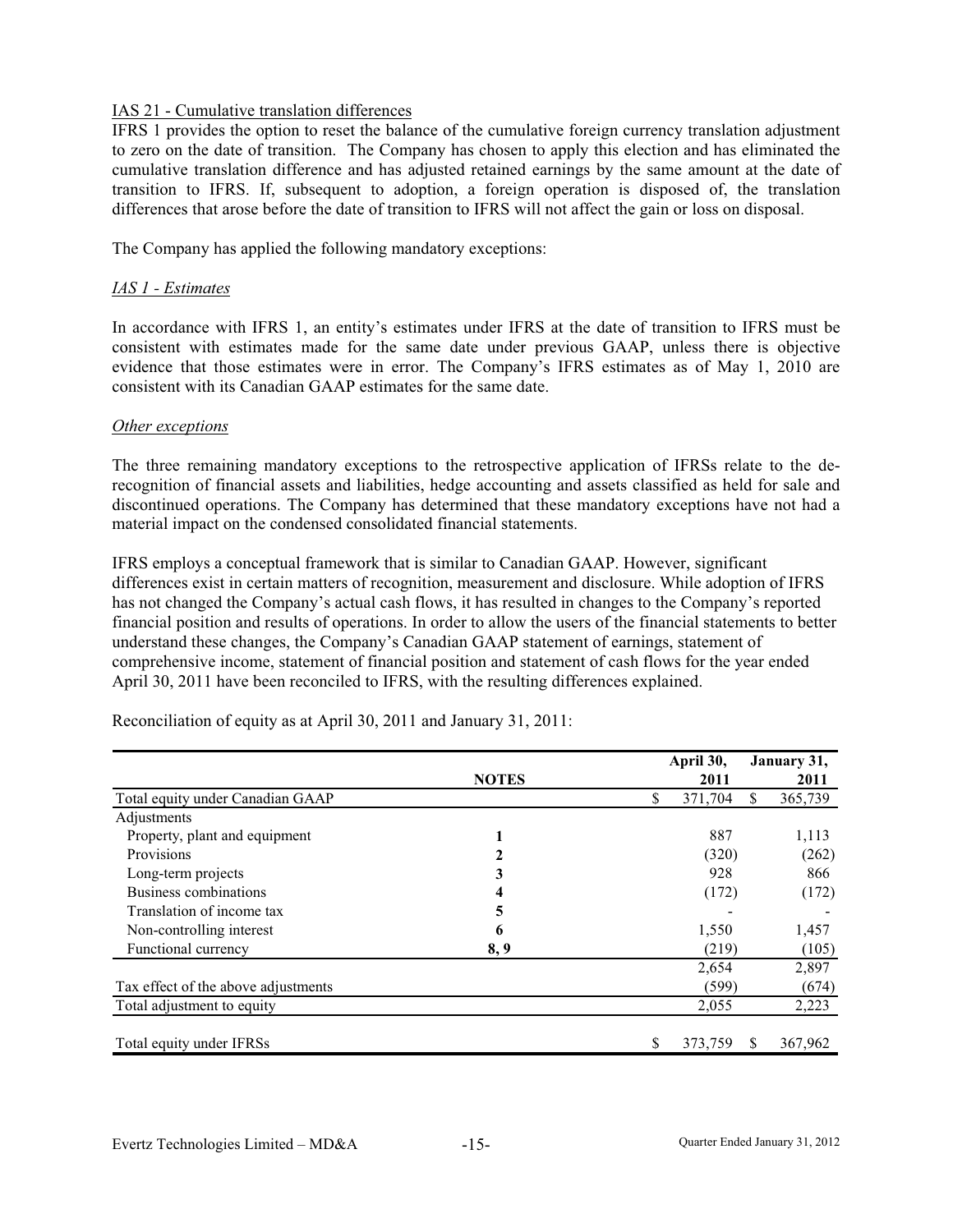|                                                |              | period ended<br>January 31, |               | Nine month Three month<br>period ended<br>January 31, |  |
|------------------------------------------------|--------------|-----------------------------|---------------|-------------------------------------------------------|--|
|                                                | <b>NOTES</b> | 2011                        |               | 2011                                                  |  |
| Total comprehensive income under Canadian GAAP |              | \$<br>65,553                | <sup>\$</sup> | 23,419                                                |  |
| Adjustments                                    |              |                             |               |                                                       |  |
| Property, plant and equipment                  |              | (448)                       |               | (149)                                                 |  |
| Provisions                                     |              | (9)                         |               | (2)                                                   |  |
| Long-term projects                             | 3            | 866                         |               | 866                                                   |  |
| Business combinations                          |              | (172)                       |               | (172)                                                 |  |
| Translation of income tax                      | 5            |                             |               |                                                       |  |
| Share based payments                           | 7            | 189                         |               | 63                                                    |  |
| Functional currency                            | 8,9          | (105)                       |               | 150                                                   |  |
|                                                |              | 321                         |               | 756                                                   |  |
| Tax effect of the above adjustments            |              | 31                          |               | 27                                                    |  |
| Total adjustment to comprehensive income       |              | 352                         |               | 783                                                   |  |
| Total comprehensive income under IFRSs         |              | \$<br>65,905                | <sup>S</sup>  | 24,202                                                |  |

Reconciliation of comprehensive income for nine months and three months ended January 31, 2011:

Notes to the financial statement reconciliations

- (1) The Company has retroactively applied IAS 16, Property, Plant and Equipment, which requires the Company to identify the significant components of its property, plant and equipment and depreciate these parts separately over their respective useful lives. The impact of the retroactive application of the increased componentization has resulted in an increase in the net book value of capital assets and retained earnings at the date of transition and an increase in subsequent amortization expense.
- (2) IAS 37, Provisions, Contingent Liabilities and Contingent Assets, requires separate disclosure of provisions on the face of the statement of financial position. This was not required under previous Canadian GAA P; therefore, all provisions were reclassified from accounts payable and accrued liabilities upon transition. Additionally, provisions as at May 1, 2010, as reported under Canadian GAAP, were r e-assessed in accordance with the provisions of IAS 37. As a result of measurement differences be tween Canadian GAAP and IFRS, the Company increased its provision for site restoration costs.
- (3) IAS 11, Cons truction Contracts, requires revenues on projects which meet the definition of a construction contract to be measured using the percentage of completion method. The Company which no reve nues were previously recognized until shipment and transfer of title to customers were complete d. The recognition method relating to these contracts has been restated to reflect the percentage of c ompletion method. has identified certain long-term contracts which meet the definition of constructions contracts for
- (4) The Company has elected under IFRS 1 not to apply IFRS 3 retrospectively to business combinations t hat occurred prior to May 1, 2010. Accordingly, the Company has continued with the same accounting treatment for business combinations completed before that time under all business a cquisitions were accounted for in accordance with IFRS 3. Under IFRS 3 all acquisition rel ated transaction costs are expensed as incurred, as opposed to Canadian GAAP where the costs are capitalized during the purchase price allocation. Canadian GAAP. For all business combinations that occurred on and subsequent to May 1, 2010